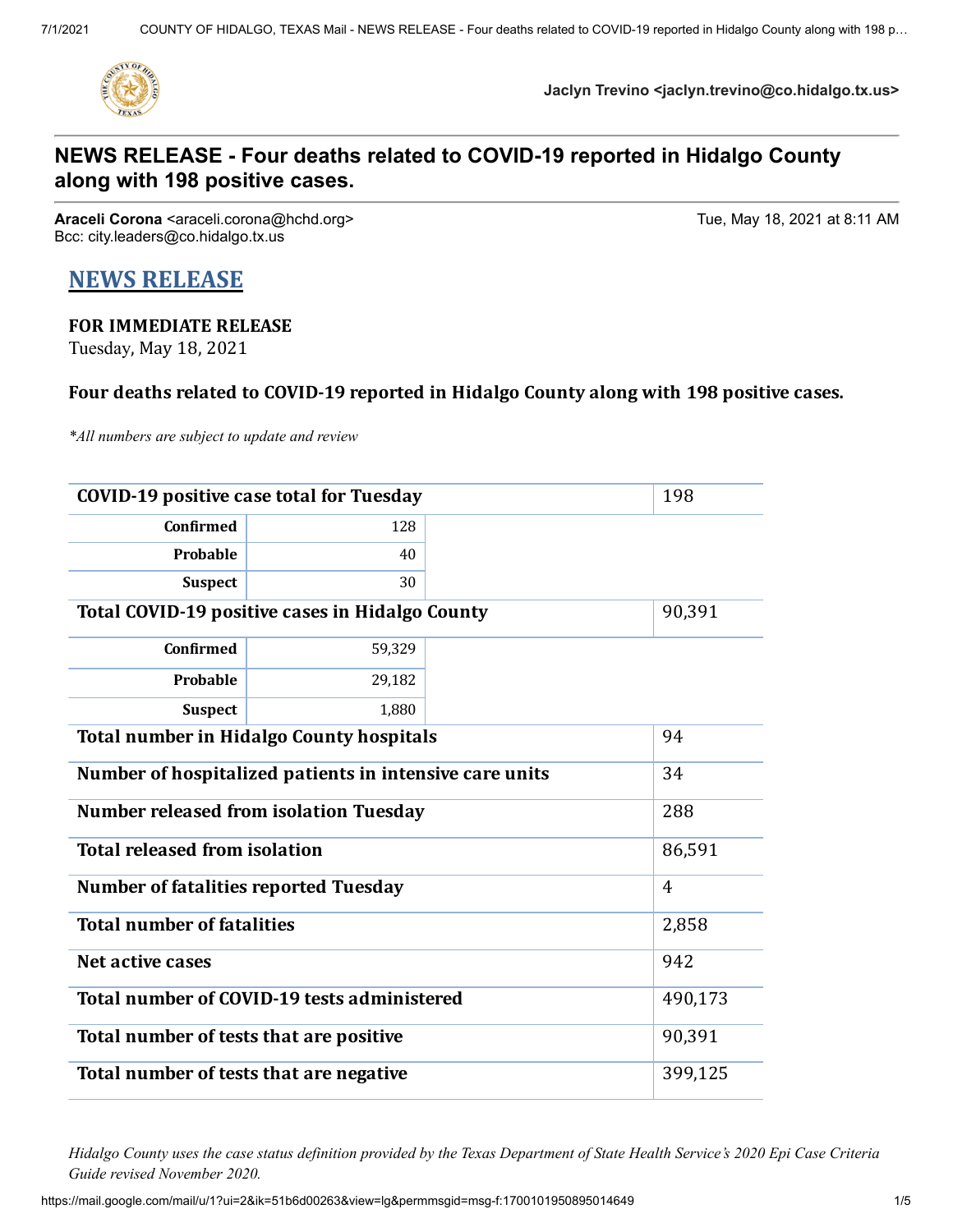7/1/2021 COUNTY OF HIDALGO, TEXAS Mail - NEWS RELEASE - Four deaths related to COVID-19 reported in Hidalgo County along with 198 p…

1. Confirmed: A person who has tested positive through a molecular or PCR (oral or nasal swabs) test that looks for *the presence of the virus's genetic material.*

2. Probable: A person who meets presumptive laboratory evidence through detection of COVID-19 by antigen test in a *respiratory specimen.*

*3. Suspect: A person who meets supported laboratory evidence through detection of specific antibodies in serum, plasma, whole body, and no prior history of being confirmed or probable case.*

*For more information of case status definition for COVID-19, please refer to:*

<https://www.dshs.state.tx.us/IDCU/investigation/epi-case-criteria-guide/2020-Epi-Case-Criteria-Guide.pdf>

The deaths include:

|                |     | Age Gender | City        |
|----------------|-----|------------|-------------|
| 1              | 40s | Male       | Alamo       |
| 2 <sup>1</sup> | 60s | Male       | McAllen     |
| 3              | 60s | Female     | Pharr       |
| 4              | 60s | Female     | Undisclosed |

#### Tuesday, May 18, 2021 positive cases include:

|                | Age      | Gender | City  |     | Age             | Gender | City     |
|----------------|----------|--------|-------|-----|-----------------|--------|----------|
|                | Range    |        |       |     | Range           |        |          |
| $\mathbf{1}$   | $0-19$   | F      | Alamo | 100 | 30 <sub>s</sub> | F      | McAllen  |
| $\overline{2}$ | $0 - 19$ | M      | Alamo | 101 | 30 <sub>s</sub> | M      | McAllen  |
| 3              | $0-19$   | F      | Alamo | 102 | 30 <sub>s</sub> | F      | McAllen  |
| 4              | 20s      | M      | Alamo | 103 | 30 <sub>s</sub> | F      | McAllen  |
| 5              | 20s      | F      | Alamo | 104 | 30 <sub>s</sub> | F      | McAllen  |
| 6              | 20s      | F      | Alamo | 105 | 30 <sub>s</sub> | F      | McAllen  |
| 7              | 20s      | M      | Alamo | 106 | 30 <sub>s</sub> | F      | McAllen  |
| 8              | 20s      | F      | Alamo | 107 | 40s             | F      | McAllen  |
| 9              | 20s      | F      | Alamo | 108 | 40s             | M      | McAllen  |
| 10             | 20s      | F      | Alamo | 109 | 40s             | M      | McAllen  |
| 11             | 20s      | M      | Alamo | 110 | 40s             | F      | McAllen  |
| 12             | 20s      | M      | Alamo | 111 | 40s             | M      | McAllen  |
| 13             | 40s      | M      | Alamo | 112 | 50s             | F      | McAllen  |
| 14             | 40s      | F      | Alamo | 113 | 50s             | M      | McAllen  |
| 15             | 40s      | F      | Alamo | 114 | 50s             | F      | McAllen  |
| 16             | 40s      | M      | Alamo | 115 | 60s             | F      | McAllen  |
| 17             | 40s      | M      | Alamo | 116 | $70+$           | F      | McAllen  |
| 18             | 50s      | F      | Alamo | 117 | $70+$           | F      | McAllen  |
| 19             | 20s      | F      | Alton | 118 | 20s             | M      | Mercedes |

https://mail.google.com/mail/u/1?ui=2&ik=51b6d00263&view=lg&permmsgid=msg-f:1700101950895014649 2/5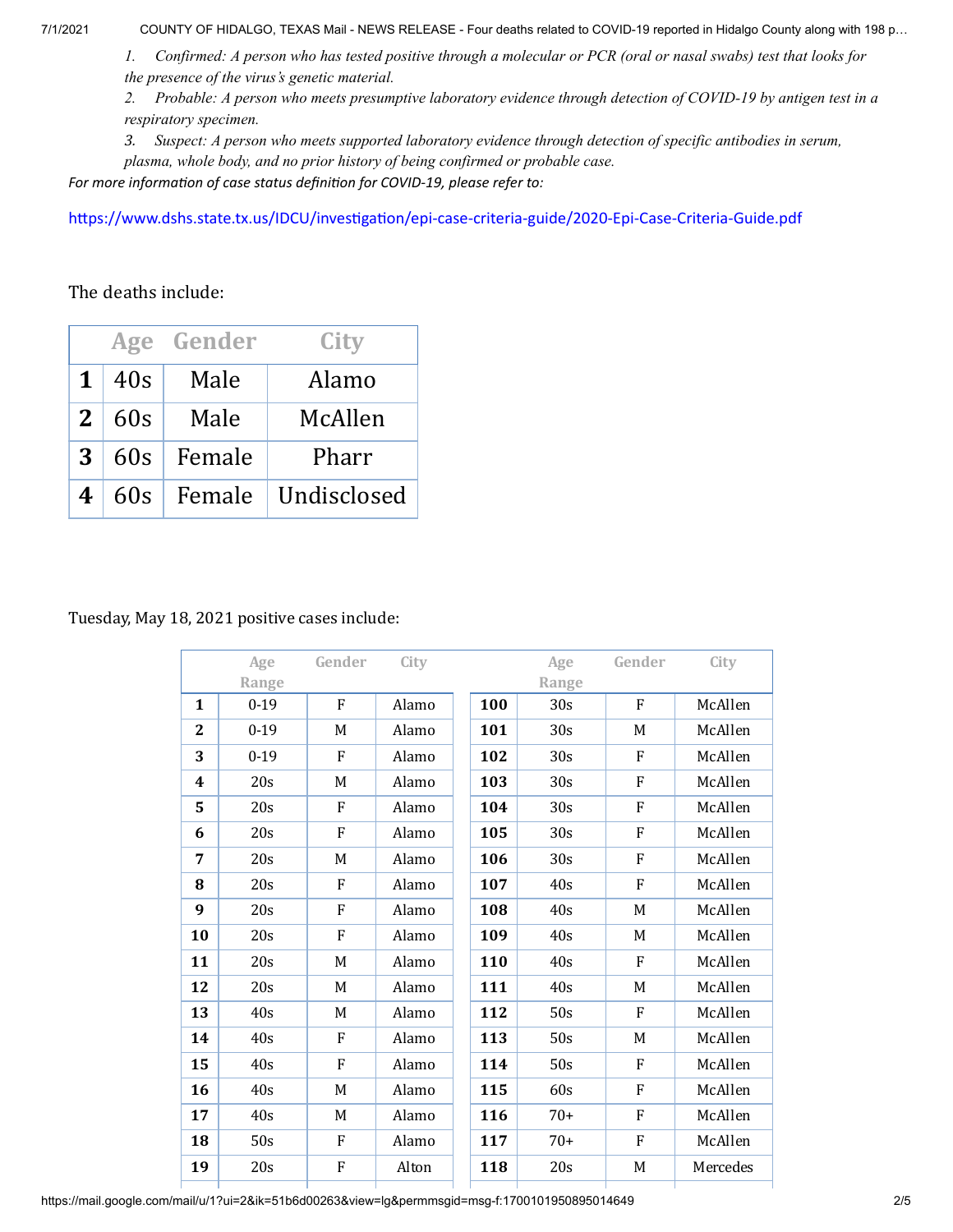| 20 | 30 <sub>s</sub> | M | Alton    | 119 | 30 <sub>s</sub> | F | Mercedes |
|----|-----------------|---|----------|-----|-----------------|---|----------|
| 21 | 30 <sub>s</sub> | M | Alton    | 120 | 30s             | F | Mercedes |
| 22 | 40s             | F | Alton    | 121 | 40s             | M | Mercedes |
| 23 | $70+$           | F | Alton    | 122 | 50s             | F | Mercedes |
| 24 | $0 - 19$        | F | Donna    | 123 | $0 - 19$        | F | Mission  |
| 25 | $0-19$          | M | Donna    | 124 | $0 - 19$        | F | Mission  |
| 26 | $0 - 19$        | M | Donna    | 125 | $0 - 19$        | F | Mission  |
| 27 | $0 - 19$        | F | Donna    | 126 | $0 - 19$        | M | Mission  |
| 28 | $0 - 19$        | M | Donna    | 127 | $0 - 19$        | M | Mission  |
| 29 | $0 - 19$        | M | Donna    | 128 | $0 - 19$        | M | Mission  |
| 30 | $0 - 19$        | F | Donna    | 129 | $0 - 19$        | F | Mission  |
| 31 | $0 - 19$        | F | Donna    | 130 | $0 - 19$        | M | Mission  |
| 32 | $0 - 19$        | M | Donna    | 131 | 20s             | F | Mission  |
| 33 | $0-19$          | F | Donna    | 132 | 20s             | F | Mission  |
| 34 | 20s             | M | Donna    | 133 | 20s             | F | Mission  |
| 35 | 20s             | F | Donna    | 134 | 20s             | M | Mission  |
| 36 | 30s             | F | Donna    | 135 | 20s             | F | Mission  |
| 37 | 30s             | M | Donna    | 136 | 30s             | F | Mission  |
| 38 | 40s             | F | Donna    | 137 | 30s             | F | Mission  |
| 39 | 40s             | F | Donna    | 138 | 40s             | F | Mission  |
| 40 | 40s             | F | Donna    | 139 | 40s             | M | Mission  |
| 41 | 40s             | F | Donna    | 140 | 40s             | F | Mission  |
| 42 | 50s             | M | Donna    | 141 | 40s             | F | Mission  |
| 43 | 50s             | F | Donna    | 142 | 50s             | M | Mission  |
| 44 | 50s             | M | Donna    | 143 | 50s             | F | Mission  |
| 45 | 60s             | M | Donna    | 144 | 50s             | F | Mission  |
| 46 | 60s             | M | Donna    | 145 | 50s             | M | Mission  |
| 47 | 60s             | F | Donna    | 146 | 60s             | M | Mission  |
| 48 | $70+$           | M | Donna    | 147 | 60s             | M | Mission  |
| 49 | $70+$           | F | Donna    | 148 | $70+$           | M | Mission  |
| 50 | $0 - 19$        | F | Edinburg | 149 | $70+$           | F | Mission  |
| 51 | $0 - 19$        | F | Edinburg | 150 | $0 - 19$        | M | Pharr    |
| 52 | $0 - 19$        | F | Edinburg | 151 | $0 - 19$        | F | Pharr    |
| 53 | $0 - 19$        | F | Edinburg | 152 | $0 - 19$        | F | Pharr    |
| 54 | $0 - 19$        | M | Edinburg | 153 | 20s             | F | Pharr    |
| 55 | $0 - 19$        | M | Edinburg | 154 | 20s             | F | Pharr    |
| 56 | $0 - 19$        | M | Edinburg | 155 | 20s             | F | Pharr    |
| 57 | 20s             | M | Edinburg | 156 | 20s             | M | Pharr    |
| 58 | 20s             | F | Edinburg | 157 | 20s             | M | Pharr    |
| 59 | 20s             | M | Edinburg | 158 | 30 <sub>s</sub> | M | Pharr    |
| 60 | 20s             | F | Edinburg | 159 | 40s             | M | Pharr    |
| 61 | 20s             | F | Edinburg | 160 | 40s             | F | Pharr    |
| 62 | 20s             | M | Edinburg | 161 | 50s             | F | Pharr    |
| 63 | 20s             | F | Edinburg | 162 | $70+$           | F | Pharr    |
|    |                 |   |          |     |                 |   |          |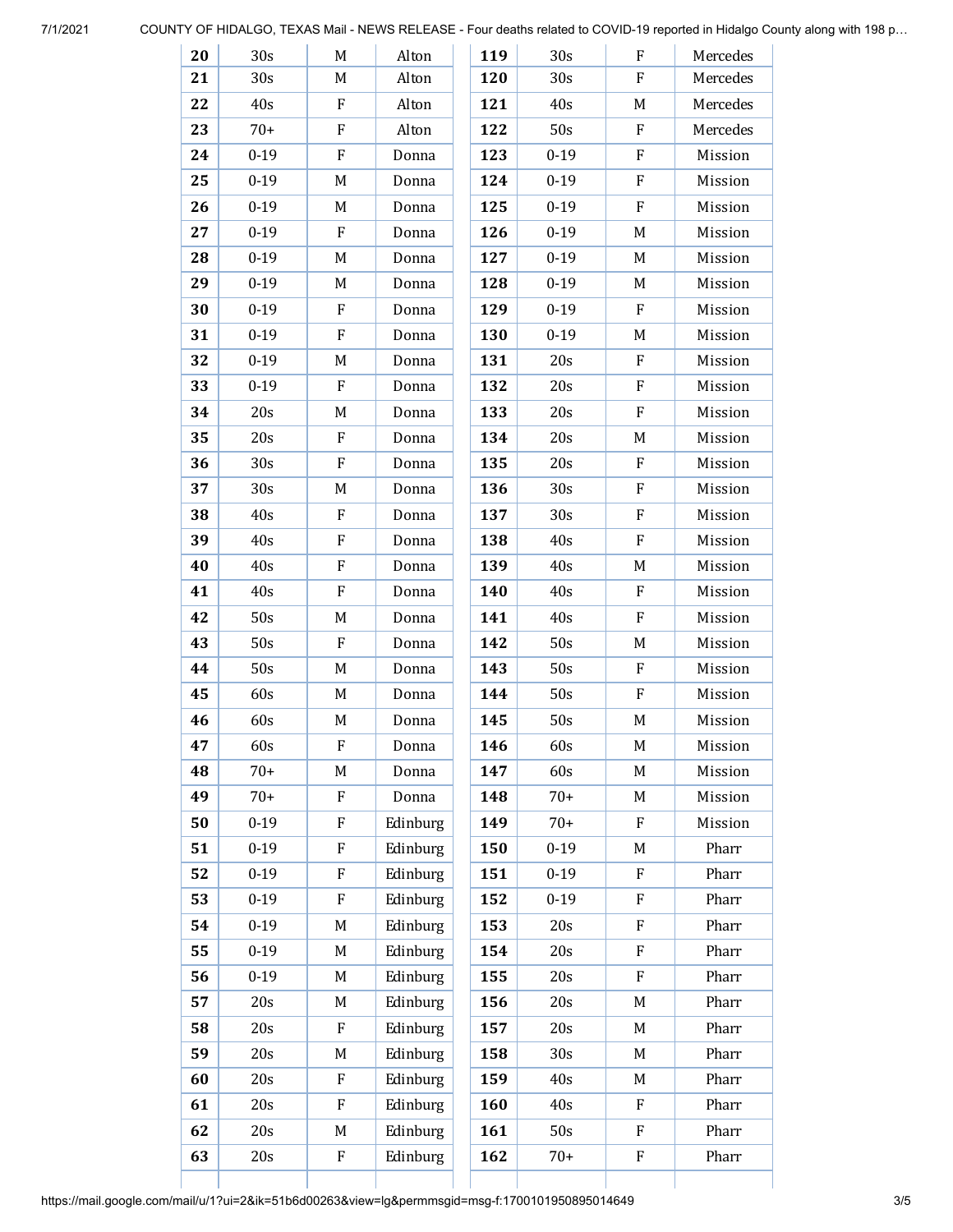7/1/2021 COUNTY OF HIDALGO, TEXAS Mail - NEWS RELEASE - Four deaths related to COVID-19 reported in Hidalgo County along with 198 p…

| 64 | 30s             | ${\bf F}$   | Edinburg | 163 | $70+$    | M         | Pharr       |
|----|-----------------|-------------|----------|-----|----------|-----------|-------------|
| 65 | 30s             | ${\bf F}$   | Edinburg | 164 | 20s      | ${\bf F}$ | San Juan    |
| 66 | 30s             | F           | Edinburg | 165 | 40s      | $\rm F$   | San Juan    |
| 67 | 30s             | ${\bf F}$   | Edinburg | 166 | 40s      | M         | San Juan    |
| 68 | 40s             | F           | Edinburg | 167 | 50s      | M         | San Juan    |
| 69 | 40s             | F           | Edinburg | 168 | $0 - 19$ | F         | Undisclosed |
| 70 | 50s             | M           | Edinburg | 169 | $0 - 19$ | M         | Undisclosed |
| 71 | 50s             | $\rm F$     | Edinburg | 170 | $0 - 19$ | $\rm F$   | Undisclosed |
| 72 | 50s             | ${\bf F}$   | Edinburg | 171 | 20s      | F         | Undisclosed |
| 73 | 50s             | $\rm F$     | Edinburg | 172 | 20s      | $\rm F$   | Undisclosed |
| 74 | 60s             | M           | Edinburg | 173 | 20s      | $\rm F$   | Undisclosed |
| 75 | 60s             | $\rm F$     | Edinburg | 174 | 20s      | $\rm F$   | Undisclosed |
| 76 | 60s             | M           | Edinburg | 175 | 20s      | M         | Undisclosed |
| 77 | 60s             | $\rm F$     | Edinburg | 176 | 20s      | F         | Undisclosed |
| 78 | 60s             | M           | Edinburg | 177 | 40s      | F         | Undisclosed |
| 79 | $70+$           | $\rm F$     | Edinburg | 178 | 40s      | $\rm F$   | Undisclosed |
| 80 | 50s             | M           | Hidalgo  | 179 | 50s      | M         | Undisclosed |
| 81 | $0 - 19$        | M           | McAllen  | 180 | $0 - 19$ | M         | Weslaco     |
| 82 | $0 - 19$        | M           | McAllen  | 181 | $0 - 19$ | F         | Weslaco     |
| 83 | $0 - 19$        | F           | McAllen  | 182 | $0 - 19$ | M         | Weslaco     |
| 84 | $0 - 19$        | F           | McAllen  | 183 | $0 - 19$ | F         | Weslaco     |
| 85 | $0 - 19$        | F           | McAllen  | 184 | $0 - 19$ | $\rm F$   | Weslaco     |
| 86 | $0 - 19$        | M           | McAllen  | 185 | 20s      | F         | Weslaco     |
| 87 | $0 - 19$        | $\mathbf F$ | McAllen  | 186 | 20s      | M         | Weslaco     |
| 88 | 20s             | M           | McAllen  | 187 | 20s      | F         | Weslaco     |
| 89 | 20s             | M           | McAllen  | 188 | 20s      | F         | Weslaco     |
| 90 | 20s             | M           | McAllen  | 189 | 20s      | M         | Weslaco     |
| 91 | 20s             | F           | McAllen  | 190 | 20s      | ${\bf F}$ | Weslaco     |
| 92 | 20s             | M           | McAllen  | 191 | 40s      | F         | Weslaco     |
| 93 | 20s             | F           | McAllen  | 192 | 40s      | F         | Weslaco     |
| 94 | 20s             | M           | McAllen  | 193 | 50s      | M         | Weslaco     |
| 95 | 20s             | F           | McAllen  | 194 | 50s      | M         | Weslaco     |
| 96 | 20s             | M           | McAllen  | 195 | 50s      | M         | Weslaco     |
| 97 | 30s             | F           | McAllen  | 196 | 50s      | F         | Weslaco     |
| 98 | 30 <sub>s</sub> | M           | McAllen  | 197 | 60s      | M         | Weslaco     |
| 99 | 30s             | M           | McAllen  | 198 | $70+$    | F         | Weslaco     |

*###*

#### **Araceli Corona**

--

*COVID-19 Epidemiologist I*

Hidalgo County Health and Human Services